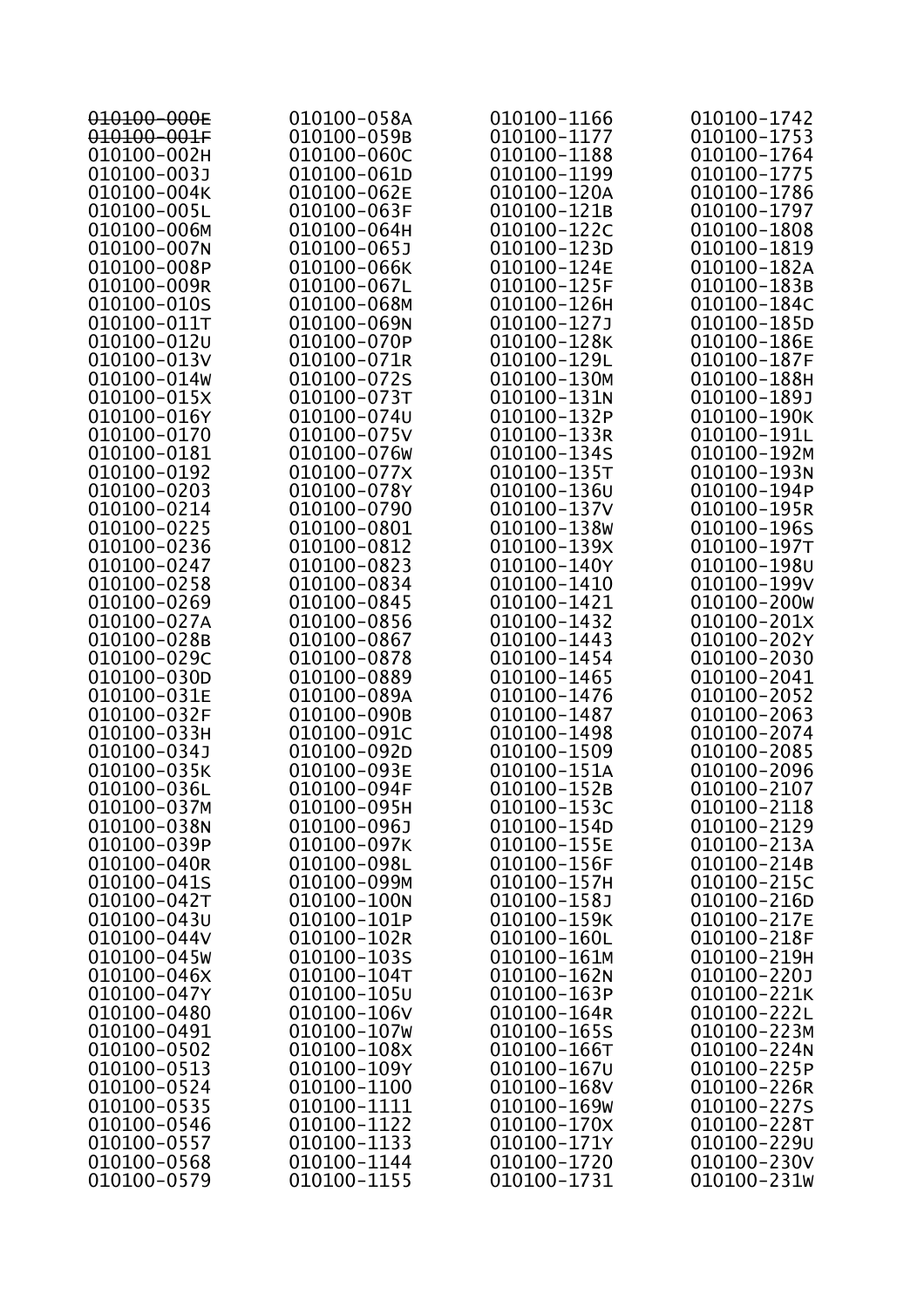| 010100-232X | 010100-290T | 010100-348N | 010100-406J |
|-------------|-------------|-------------|-------------|
| 010100-233Y | 010100-291u | 010100-349P | 010100-407K |
| 010100-2340 | 010100-292V | 010100-350R | 010100-408L |
| 010100-2351 | 010100-293w | 010100-351s | 010100-409M |
| 010100-2362 | 010100-294X | 010100-352T | 010100-410N |
|             |             |             |             |
| 010100-2373 | 010100-295Y | 010100-353U | 010100-411P |
| 010100-2384 | 010100-2960 | 010100-354V | 010100-412R |
| 010100-2395 | 010100-2971 | 010100-355W | 010100-413s |
| 010100-2406 | 010100-2982 | 010100-356X | 010100-414T |
| 010100-2417 | 010100-2993 | 010100-357Y | 010100-415U |
| 010100-2428 | 010100-3004 | 010100-3580 | 010100-416V |
| 010100-2439 | 010100-3015 | 010100-3591 | 010100-417w |
| 010100-244A | 010100-3026 | 010100-3602 | 010100-418X |
| 010100-245B | 010100-3037 | 010100-3613 | 010100-419Y |
| 010100-246C | 010100-3048 | 010100-3624 | 010100-4200 |
| 010100-247D | 010100-3059 | 010100-3635 | 010100-4211 |
| 010100-248E | 010100-306A | 010100-3646 | 010100-4222 |
| 010100-249F | 010100-307B | 010100-3657 | 010100-4233 |
| 010100-250H | 010100-308C | 010100-3668 | 010100-4244 |
| 010100-251J | 010100-309D | 010100-3679 | 010100-4255 |
| 010100-252K | 010100-310E | 010100-368A | 010100-4266 |
|             |             |             |             |
| 010100-253L | 010100-311F | 010100-369B | 010100-4277 |
| 010100-254M | 010100-312H | 010100-370C | 010100-4288 |
| 010100-255N | 010100-313J | 010100-371D | 010100-4299 |
| 010100-256P | 010100-314K | 010100-372E | 010100-430A |
| 010100-257R | 010100-315L | 010100-373F | 010100-431B |
| 010100-258S | 010100-316M | 010100-374H | 010100-432C |
| 010100-259T | 010100-317N | 010100-375J | 010100-433D |
| 010100-260U | 010100-318P | 010100-376K | 010100-434E |
| 010100-261V | 010100-319R | 010100-377L | 010100-435F |
| 010100-262w | 010100-320s | 010100-378M | 010100-436H |
| 010100-263X | 010100-321T | 010100-379N | 010100-437J |
| 010100-264Y | 010100-3220 | 010100-380P | 010100-438K |
| 010100-2650 | 010100-323V | 010100-381R | 010100-439L |
| 010100-2661 | 010100-324w | 010100-382S | 010100-440M |
| 010100-2672 | 010100-325x | 010100-383T | 010100-441N |
| 010100-2683 | 010100-326Y | 010100-384U | 010100-442P |
| 010100-2694 | 010100-3270 | 010100-385V | 010100-443R |
|             |             |             |             |
| 010100-2705 | 010100-3281 | 010100-386w | 010100-444S |
| 010100-2716 | 010100-3292 | 010100-387X | 010100-445T |
| 010100-2727 | 010100-3303 | 010100-388Y | 010100-446U |
| 010100-2738 | 010100-3314 | 010100-3890 | 010100-447V |
| 010100-2749 | 010100-3325 | 010100-3901 | 010100-448w |
| 010100-275A | 010100-3336 | 010100-3912 | 010100-449X |
| 010100-276B | 010100-3347 | 010100-3923 | 010100-450Y |
| 010100-277C | 010100-3358 | 010100-3934 | 010100-4510 |
| 010100-278D | 010100-3369 | 010100-3945 | 010100-4521 |
| 010100-279E | 010100-337A | 010100-3956 | 010100-4532 |
| 010100-280F | 010100-338B | 010100-3967 | 010100-4543 |
| 010100-281H | 010100-339C | 010100-3978 | 010100-4554 |
| 010100-282J | 010100-340D | 010100-3989 | 010100-4565 |
| 010100-283K | 010100-341E | 010100-399A | 010100-4576 |
| 010100-284L | 010100-342F | 010100-400B | 010100-4587 |
| 010100-285M | 010100-343H | 010100-401C | 010100-4598 |
| 010100-286N | 010100-344J | 010100-402D | 010100-4609 |
| 010100-287P | 010100-345K | 010100-403E | 010100-461A |
| 010100-288R | 010100-346L | 010100-404F | 010100-462B |
|             |             |             |             |
| 010100-289S | 010100-347M | 010100-405H | 010100-463C |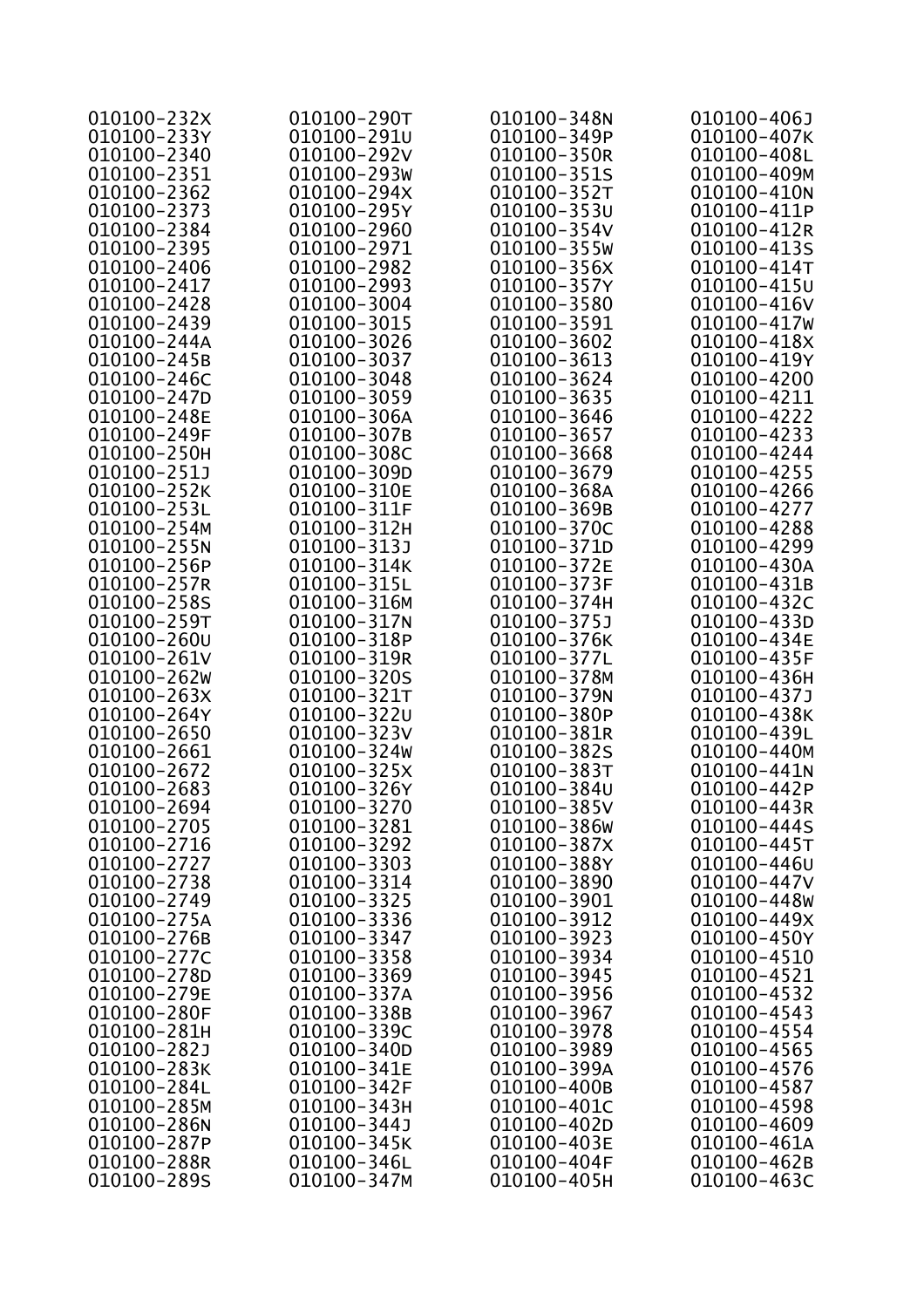| 010100-464D | 010100-5229 | 010100-5805 | 010100-6381 |
|-------------|-------------|-------------|-------------|
| 010100-465E | 010100-523A | 010100-5816 | 010100-6392 |
| 010100-466F | 010100-524B | 010100-5827 | 010100-6403 |
| 010100-467H | 010100-525C | 010100-5838 | 010100-6414 |
| 010100-4681 | 010100-526D | 010100-5849 | 010100-6425 |
| 010100-469K | 010100-527E | 010100-585A | 010100-6436 |
|             |             |             |             |
| 010100-470L | 010100-528F | 010100-586B | 010100-6447 |
| 010100-471M | 010100-529H | 010100-587C | 010100-6458 |
| 010100-472N | 010100-530J | 010100-588D | 010100-6469 |
| 010100-473P | 010100-531K | 010100-589E | 010100-647A |
| 010100-474R | 010100-532L | 010100-590F | 010100-648B |
| 010100-475S | 010100-533M | 010100-591H | 010100-649C |
| 010100-476T | 010100-534N | 010100-592J | 010100-650D |
| 010100-477U | 010100-535P | 010100-593K | 010100-651E |
| 010100-478V | 010100-536R | 010100-594L | 010100-652F |
| 010100-479w | 010100-537S | 010100-595M | 010100-653H |
| 010100-480X | 010100-538T | 010100-596N | 010100-654J |
| 010100-481Y | 010100-539u | 010100-597P | 010100-655K |
| 010100-4820 | 010100-540V | 010100-598R | 010100-656L |
| 010100-4831 | 010100-541w | 010100-599S | 010100-657M |
| 010100-4842 | 010100-542X | 010100-600т | 010100-658N |
| 010100-4853 | 010100-543Y | 010100-601u | 010100-659P |
| 010100-4864 | 010100-5440 | 010100-602V | 010100-660R |
| 010100-4875 | 010100-5451 | 010100-603w | 010100-661s |
| 010100-4886 | 010100-5462 | 010100-604X | 010100-662T |
|             |             |             |             |
| 010100-4897 | 010100-5473 | 010100-605Y | 010100-663U |
| 010100-4908 | 010100-5484 | 010100-6060 | 010100-664V |
| 010100-4919 | 010100-5495 | 010100-6071 | 010100-665w |
| 010100-492A | 010100-5506 | 010100-6082 | 010100-666X |
| 010100-493B | 010100-5517 | 010100-6093 | 010100-667Y |
| 010100-494C | 010100-5528 | 010100-6104 | 010100-6680 |
| 010100-495D | 010100-5539 | 010100-6115 | 010100-6691 |
| 010100-496E | 010100-554A | 010100-6126 | 010100-6702 |
| 010100-497F | 010100-555B | 010100-6137 | 010100-6713 |
| 010100-498H | 010100-556C | 010100-6148 | 010100-6724 |
| 010100-499J | 010100-557D | 010100-6159 | 010100-6735 |
| 010100-500K | 010100-558E | 010100-616A | 010100-6746 |
| 010100-501L | 010100-559F | 010100-617B | 010100-6757 |
| 010100-502M | 010100-560H | 010100-618C | 010100-6768 |
| 010100-503N | 010100-561J | 010100-619D | 010100-6779 |
| 010100-504P | 010100-562K | 010100-620E | 010100-678A |
| 010100-505R | 010100-563L | 010100-621F | 010100-679B |
| 010100-506S | 010100-564M | 010100-622H | 010100-680C |
| 010100-507T | 010100-565N | 010100-623J | 010100-681D |
| 010100-508U | 010100-566P | 010100-624K | 010100-682E |
| 010100-509V | 010100-567R | 010100-625L | 010100-683F |
| 010100-510w | 010100-568S | 010100-626M | 010100-684H |
| 010100-511x | 010100-569T | 010100-627N | 010100-685J |
| 010100-512Y | 010100-570u | 010100-628P | 010100-686K |
| 010100-5130 |             |             |             |
|             | 010100-571v | 010100-629R | 010100-687L |
| 010100-5141 | 010100-572w | 010100-630S | 010100-688M |
| 010100-5152 | 010100-573X | 010100-631T | 010100-689N |
| 010100-5163 | 010100-574Y | 010100-632u | 010100-690P |
| 010100-5174 | 010100-5750 | 010100-633V | 010100-691R |
| 010100-5185 | 010100-5761 | 010100-634w | 010100-692S |
| 010100-5196 | 010100-5772 | 010100-635x | 010100-693T |
| 010100-5207 | 010100-5783 | 010100-636Y | 010100-694U |
| 010100-5218 | 010100-5794 | 010100-6370 | 010100-695V |